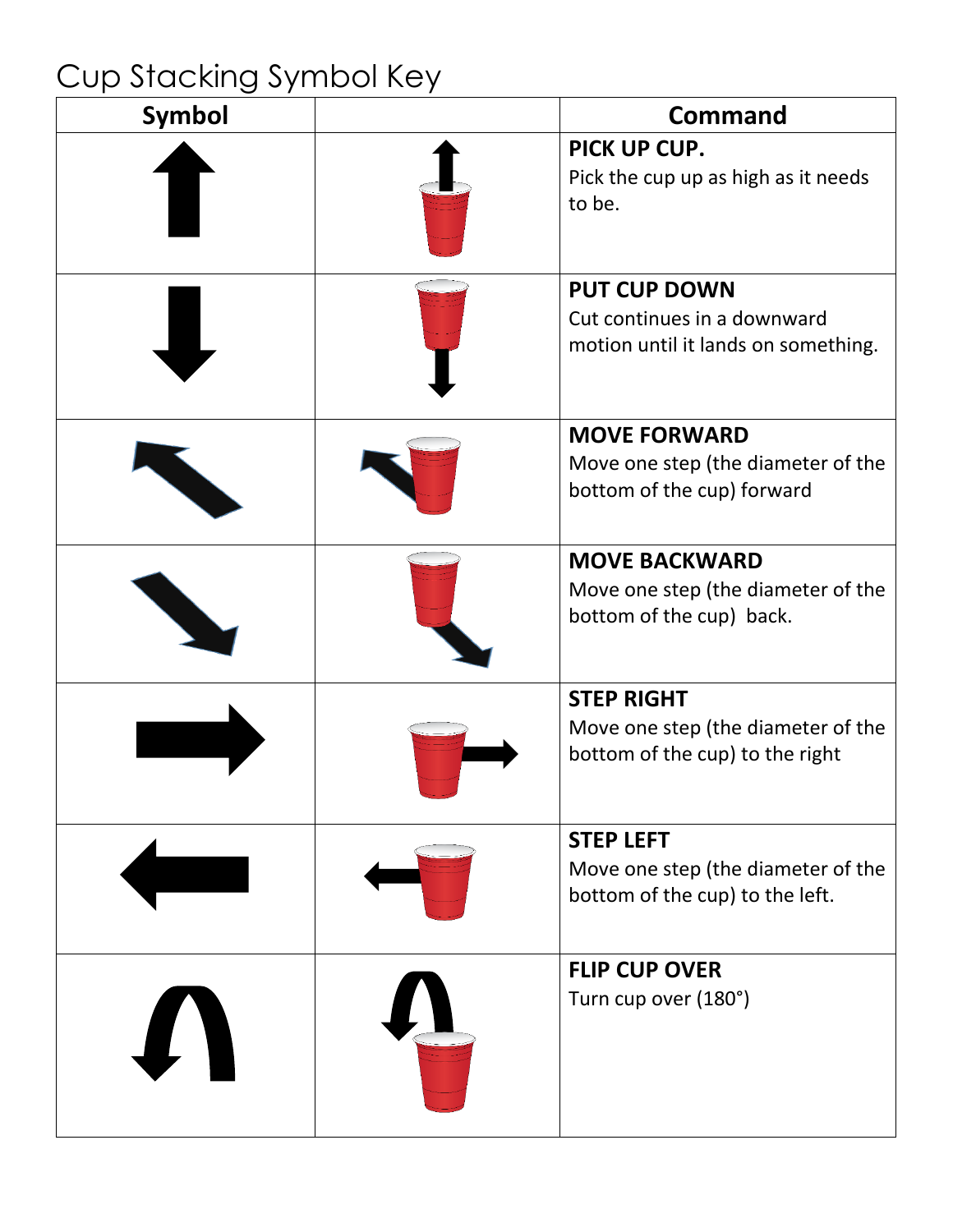# Cup Stacking Challenge Cards